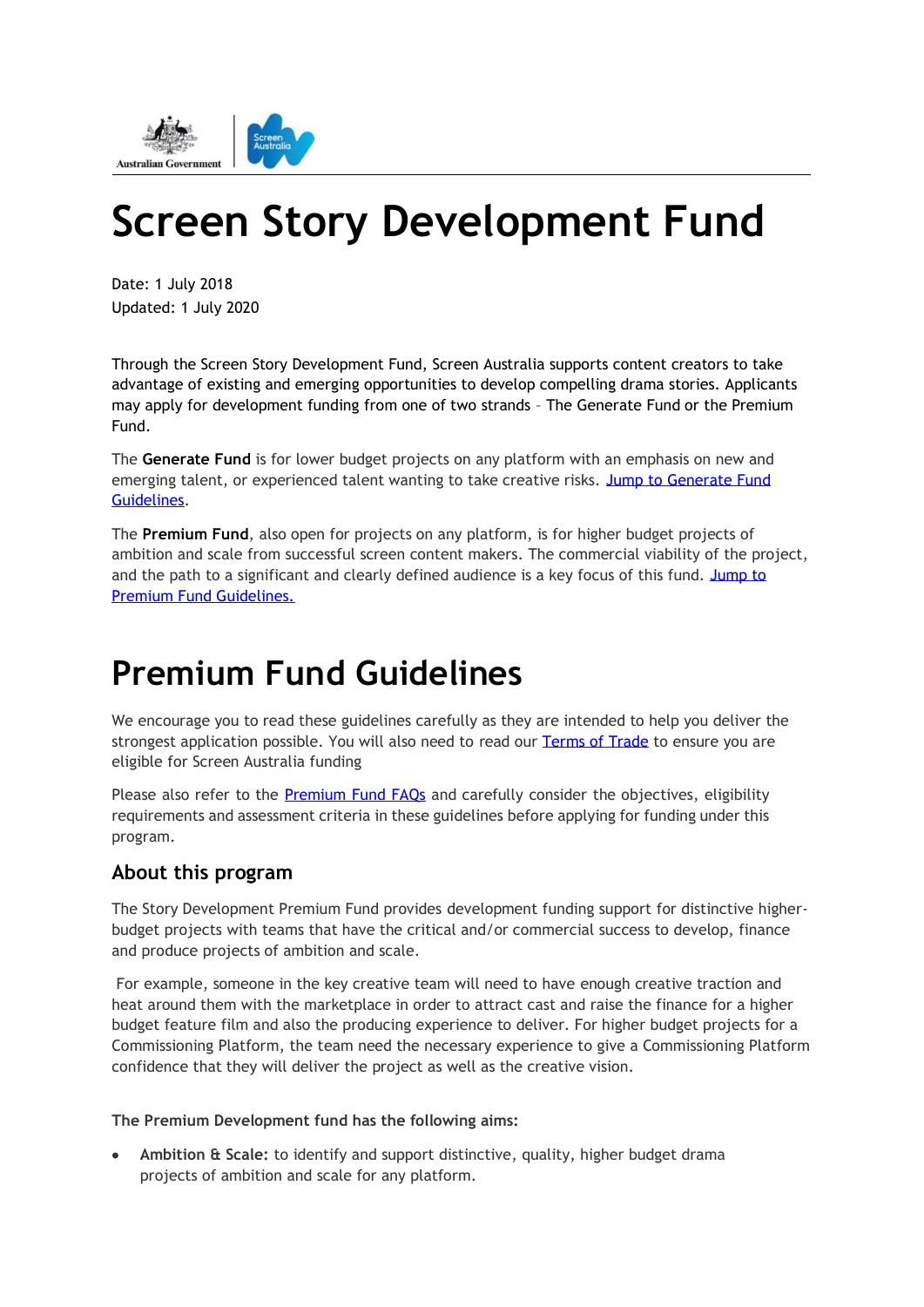- **Success**: to support successful screen content makers.
- **Viability** & Market: to generate viable projects and teams that will attract marketplace finance and are intended for significant audience reach.
- **Culture & Diversity**: to ensure the storytellers and stories being told reflect gender equity, and/or the diversity of people and experiences from around Australia, all of which are important culturally, creatively and economically.

## **Who can apply?**

Applications for Premium are open to anyone who:

- Meets all requirements and conditions in our **[Terms of Trade.](https://www.screenaustralia.gov.au/getmedia/2e7f34c9-1f1c-420e-a8d6-66e984ea3c92/Terms-of-trade)**
- Is an Australian individual or team. Co-productions may also apply with an application from the Australian Company.
- Has a significant track record/production credits on critically and/or commercially successful projects.
- Has a project that is a distinctive, higher-budget series or one-off long form drama project on any platform.
- Controls the rights whether they are the writer, director or producer.
- Has the demonstrated know-how to develop the project, raise finance and execute the creative vision.
- Meets the following budget thresholds
	- Online one-off or series over \$10,000 per minute
	- Extended Reality\* over \$15,000 per minute
	- One-off or series for a Commissioning Platform at least \$1.3 million per hour. We may prioritise series of longer lengths (8 broadcast hours or more)
	- Feature Films at least \$3 million.

\***Extended reality** (**XR**) is a term referring to all real-and-virtual combined environments and human-machine interactions generated by computer technology and wearables. It includes augmented reality (AR), augmented virtuality (AV) and virtual reality (VR).

Specific requirements apply where a project involves Indigenous content, stories, characters or community participation. Please see the Indigenous content, collaboration and participation section below and our **Pathways and Protocols guide** for more detail.

## **What is not eligible for this program?**

You will not be eligible for Premium if you have a project that:

- Does not meet all requirements and conditions in our [Terms of Trade](https://www.screenaustralia.gov.au/getmedia/2e7f34c9-1f1c-420e-a8d6-66e984ea3c92/Terms-of-trade)
- Has been declined twice for Screen Australia development funding (except in exceptional circumstances)

Lower budget productions from new or emerging talent, or experienced creators with a lower budget project, should refer to the [Generate Fund.](#page-6-0)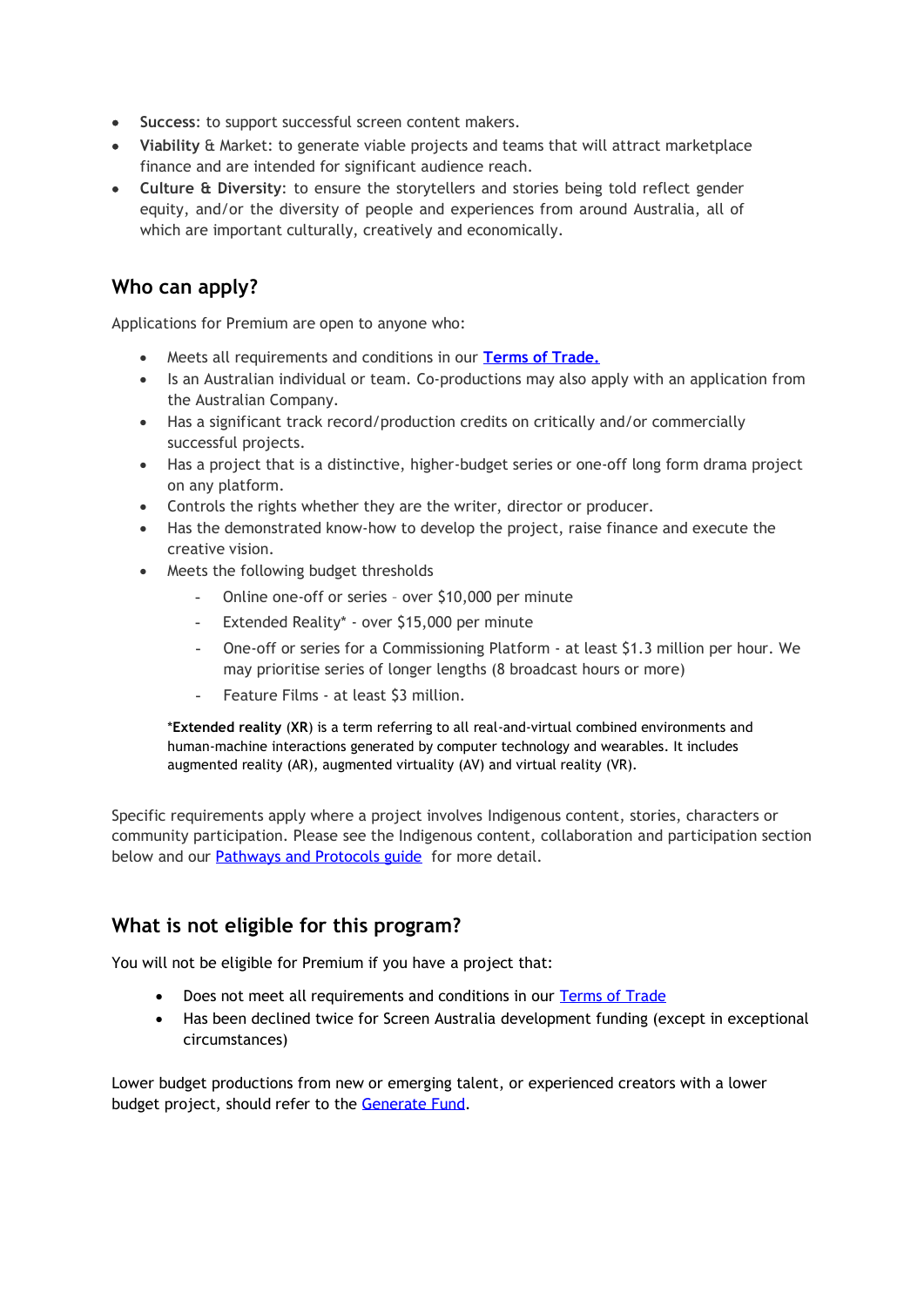## **What funding is available?**

Funding is for development costs. The Development budget can include whatever the project and team need including a treatment, scriptment, draft script, bible, research, writers' rooms, and/or the production of a Proof of Concept (POC) or sizzle reel. For more detail and POC requirements, see [Premium Fund FAQs.](https://www.screenaustralia.gov.au/sacms/media/samedialibrary/Funding%20and%20Support/Documents/Program%20guidelines/Premium-FAQs.pdf)

There is no cap on funding but the amount applied for must be reasonable relative to the scope of the project, the development activities proposed, and any additional sources of development financing raised or expected.

Requested amounts should also align with our [Contribution Guide.](https://www.screenaustralia.gov.au/sacms/media/samedialibrary/Funding%20and%20Support/Documents/Program%20guidelines/Premium-FAQs.pdf)

Funding will be in the form of a grant and subject to a non-negotiable standard contract. All screen story development funds will be paid 100% on signing. Generally the delivery date will be six months after signing the contract.

## **How and when can I apply?**

Applications for the Premium Fund are open all year. There is a two-stage process for assessment, however a decision to fund at Stage 1 can be made if we have sufficient information and consider that the project and team is strong enough.

#### **Applications for Stage 1 can be made at any time through the [application portal.](https://screenaustraliafunding.smartygrants.com.au/)**

Applicants may only submit their project to Stage 2 by invitation after a successful Stage 1 application. An applicant has up to three months to submit after Stage 1 approval.

**Stage 2 Application forms** will be sent directly to the applicant, and consist of a longer story document and supporting material.

Please refer to the Premium Fund FAOs and carefully consider the objectives, eligibility requirements and assessment criteria for the Premium Fund before applying.

If you have any further questions, please email us at [development@screenaustralia.gov.au.](mailto:Development@screenaustralia.gov.au)

## **What do I need to include in my application?**

Applications consist of:

- Completed online Application form
- An up to 4-minute downloadable video pitch to camera
- A four-page Creative Visions & Development plan

Those invited to Stage 2 will have a period of up to three months to submit a further application. A 2nd Stage application will include:

- Longer story documents such as treatment, draft etc.
- A revised Creative Vision & Development Plan
- Supporting material that will help communicate your creative vision, such as images, music or related material.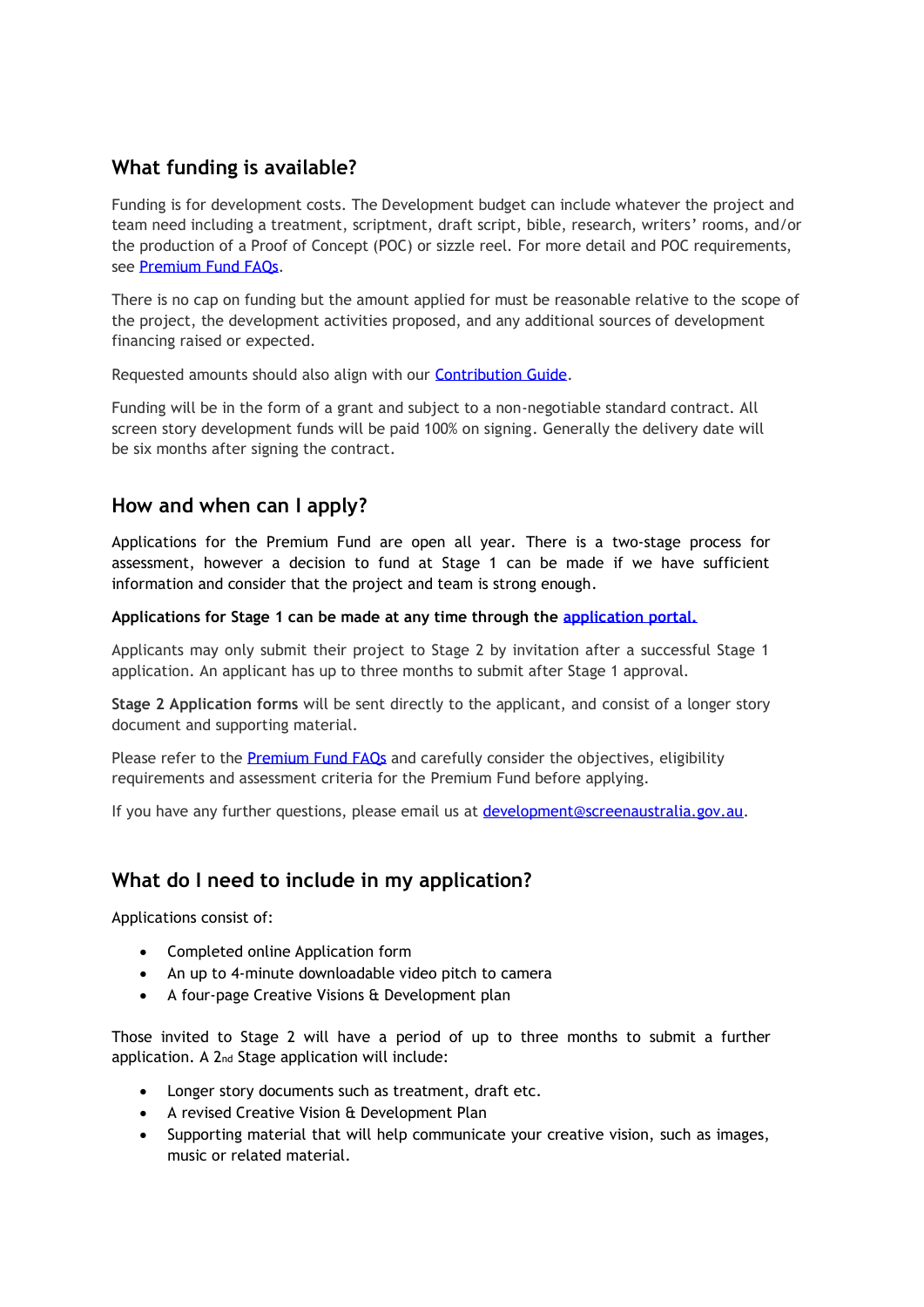For more detail on information and materials required for the application, and tips on what makes a compelling application, see the [Premium Fund FAQs.](https://www.screenaustralia.gov.au/sacms/media/samedialibrary/Funding%20and%20Support/Documents/Program%20guidelines/Premium-FAQs.pdf)

### **How are applications assessed?**

In addition to addressing the specific aims of the Premium Fund above, Stage 1 and Stage 2 applications will be assessed by Screen Australia executives and/or industry specialists against the following criteria:

#### **Stage 1**

- **Experience & Success:** Does the team, key creative or individual evidence critical acclaim or commercial success with their previous work and is there the necessary experience in the team for a higher budget project?
- **Story & Audience**: Is the story concept strong and distinctive, is it a project of ambition and scale that will it reach and resonate with the intended audience?
- **Development plan:** The degree to which the development plan identifies the challenges in the current material while also offering potential strategies to address them in the next phase(s) of development, taking into account any development funding already received.
- **Culture & Diversity:** Do elements of the project reflect gender equity and/or the diversity of people and experiences from around Australia?

#### **Stage 2**

- **Story:** The strength and distinctiveness of the story, and if the execution will resonate with its intended audience. Proof of Concepts (POC) will also be assessed against this criteria.
- **Development plan:** The degree to which the development plan identifies the challenges in the current material while also offering potential strategies to address them in the next phase(s) of development, taking into account any development funding already received.
- **Audience & Budget:** A demonstrated pathway to audience appropriate to the project's budget size and financing strategy.
- **Talent:** the ability of the individual or team to develop and finance the project, execute the vision and leverage the opportunity to progress their careers/business. In the case of a solo writer applicant, the quality of the plan for the attachment of a producer at a later stage will be taken into consideration.

All projects involving Indigenous content or participation will be assessed with Indigenous assessors.

Decisions will take into account the assessment criteria, availability of funds, diversity of the current slate of projects and teams across all platforms, as well as the perceived need for Screen Australia funds by the applicant

**Decisions are normally a four-week turnaround for Stage 1 and a four week turn around for Stage 2 applications.**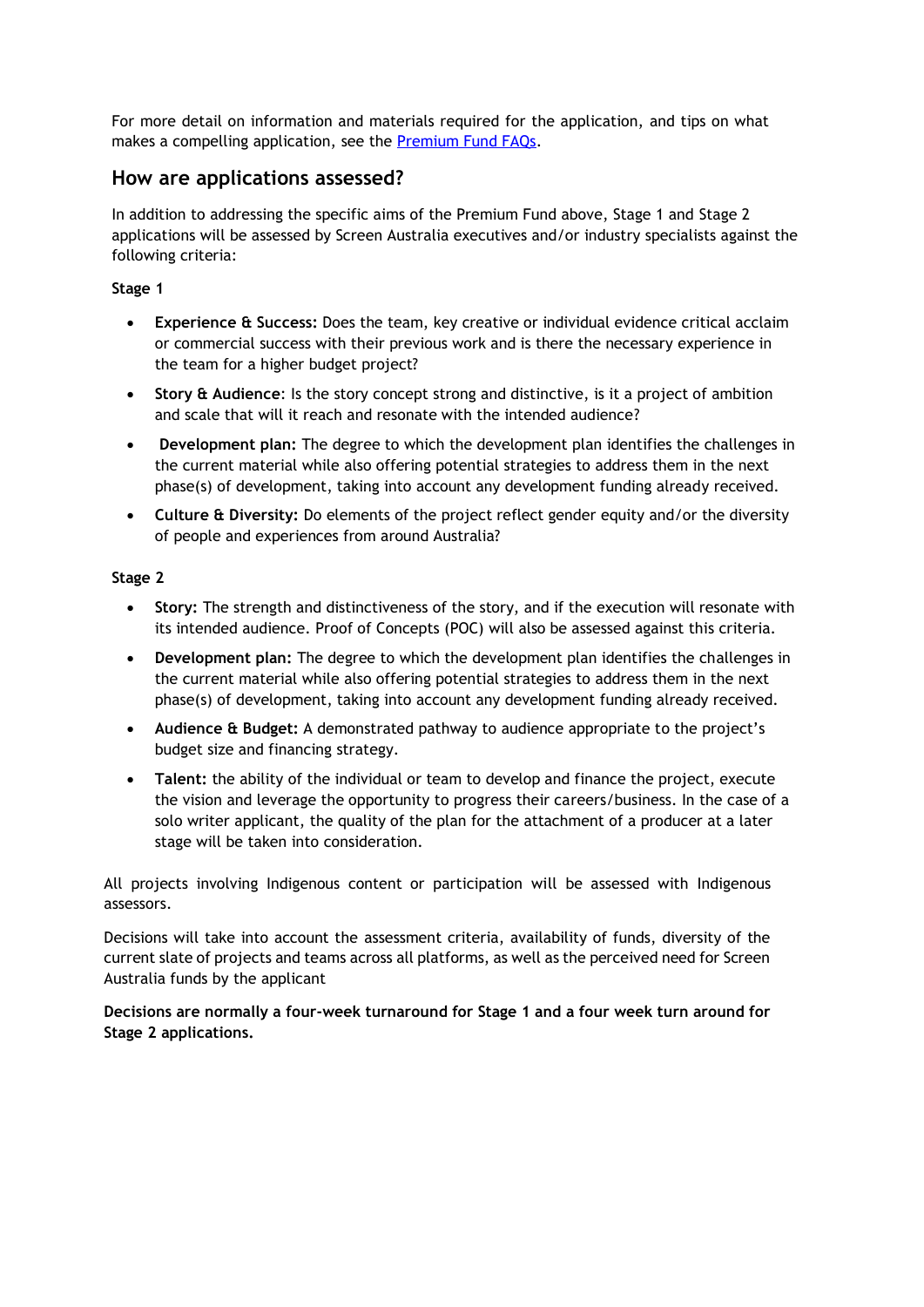## **Indigenous content, collaboration and participation**

Screen Australia supports the telling of Indigenous stories by Indigenous creatives and storytellers and/or meaningful collaboration with the Indigenous communities to which these stories belong.

Whenever there is Indigenous content and/or Indigenous community participation in the project, or when there are Indigenous members of the team who do not have the authority to speak for the people or place being represented in the story, you will need to follow the checklists from Pathways & Protocols: a film maker's guide to working with Indigenous people, culture and [concepts.](https://www.screenaustralia.gov.au/getmedia/16e5ade3-bbca-4db2-a433-94bcd4c45434/Pathways-and-Protocols.pdf)

The checklists include a statement on how you are approaching the Indigenous content, (even if you believe the content is not specific to a community or individual), evidence of your collaboration to date and where relevant, signed letters of consent confirming the community and/or individual's willingness to collaborate.

Please also refer to the [Australian Film, Television and Radio School \(AFTRS\) video.](https://www.aftrs.edu.au/about/aftrs-indigenous/consultation/)

All projects involving Indigenous content or participation will be assessed by Indigenous Assessors.

## **Inclusive storytelling**

Gender equity, diversity and inclusivity are priorities for Screen Australia. We therefore expect that the diversity of the story world and characters are reflected in the creative team and/or that integrated and meaningful collaboration occurs from early stages of development. Also, consider whether your team has the right to tell the story and whether your telling of it will be authentic.

## **What will help your application?**

We receive many applications every year, so you need to make a strong case for your project. Here are some pointers to help you deliver the strongest application possible:

- Please refer to the **Premium Fund FAQs** and carefully consider the objectives, eligibility requirements and assessment criteria for the Premium Fund before applying.
- Make sure you meet all eligibility requirements in these guidelines and in [Terms of Trade.](https://www.screenaustralia.gov.au/getmedia/2e7f34c9-1f1c-420e-a8d6-66e984ea3c92/Terms-of-trade)
- Preview the [application form](https://screenaustraliafunding.smartygrants.com.au/PDS1) before you start
- Make sure you have all the required details and attachments ready to be submitted with the application. See the [Premium Fund FAQs](https://www.screenaustralia.gov.au/sacms/media/samedialibrary/Funding%20and%20Support/Documents/Program%20guidelines/Premium-FAQs.pdf) for more detail on what information is required and tips for what makes a compelling application.
- Make sure your application talks directly to the assessment criteria as well as the aims of the fund outlined in these guidelines

**If you have any further questions, please email us at [development@screenaustralia.gov.au](mailto:Development@screenaustralia.gov.au) or call Program Operations on 1800 507 901**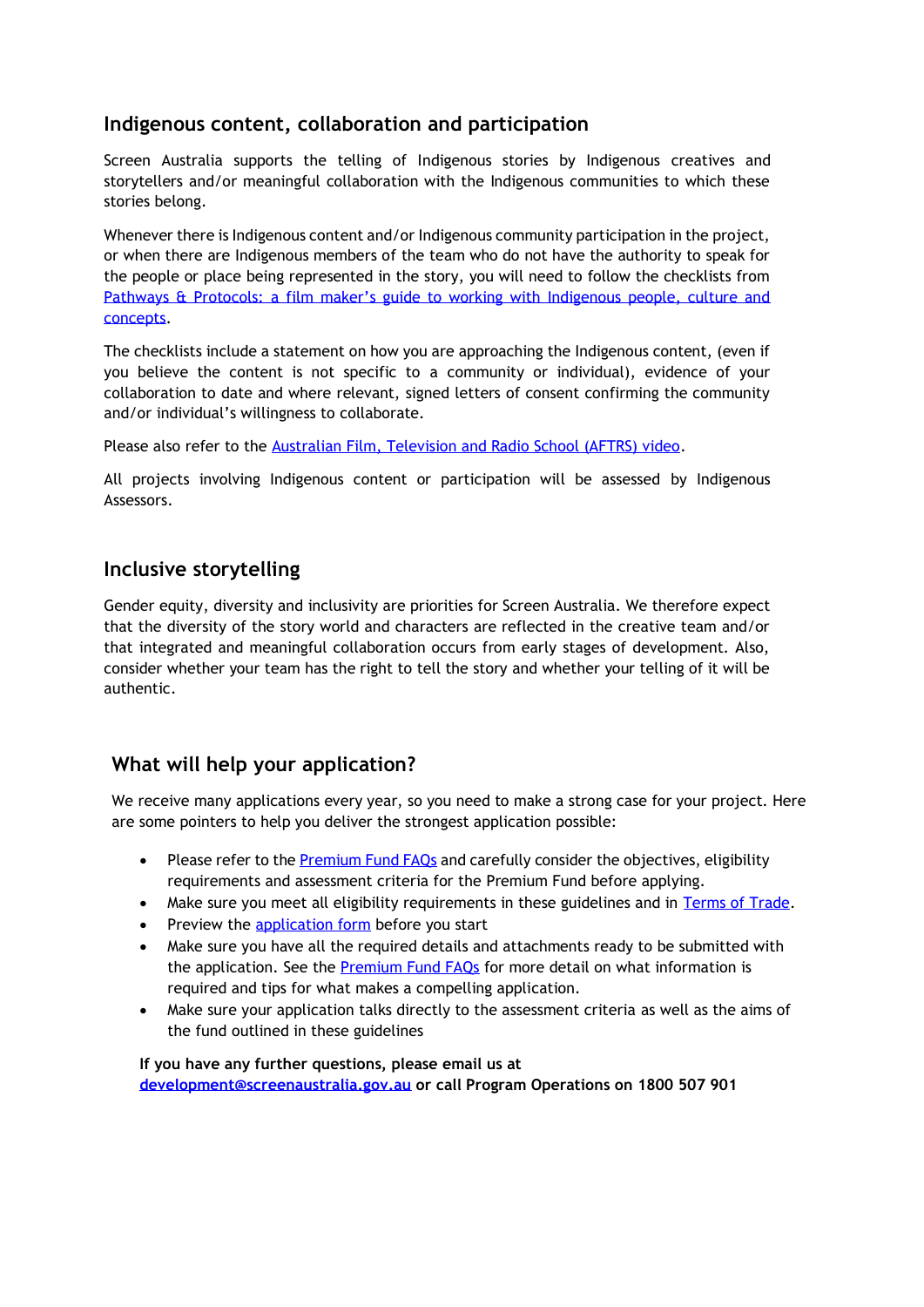#### **Update Log**

#### 1 July 2020

- TV budget threshold lifted to \$1.3 million from \$1 million.
- Creative vision / development plan now required at stage 1.
- Turnaround time for stage 1 extended from three weeks to four weeks

#### 1 October 2019

• Removed contact details from first page as they are contained elsewhere within document

#### 11 January 2019

- Defined Commissioning Platform
- Stage 1 turnaround time extended from normally two weeks to three weeks for both Generate and Premium.
- Added 'distinctive' to the Premium fund aim under Ambition & Scale.
- Changed the project's production budget level for Generate and Premium from a guide to a requirement.
- Added Story Specialists link and Conflict of Interest to the assessment process.
- Revised Stage 1 Premium assessment criteria to reflect the aims.
- Revised Stage 2 assessment criteria to reflect solo writers.
- Clarified delivery and further funding section.
- Increased the pitch time from maximum three-minute pitch to maximum four-minute pitch.
- Added a one paragraph synopsis for a Proof of Concept.
- Included Podcasts as part of the development budget.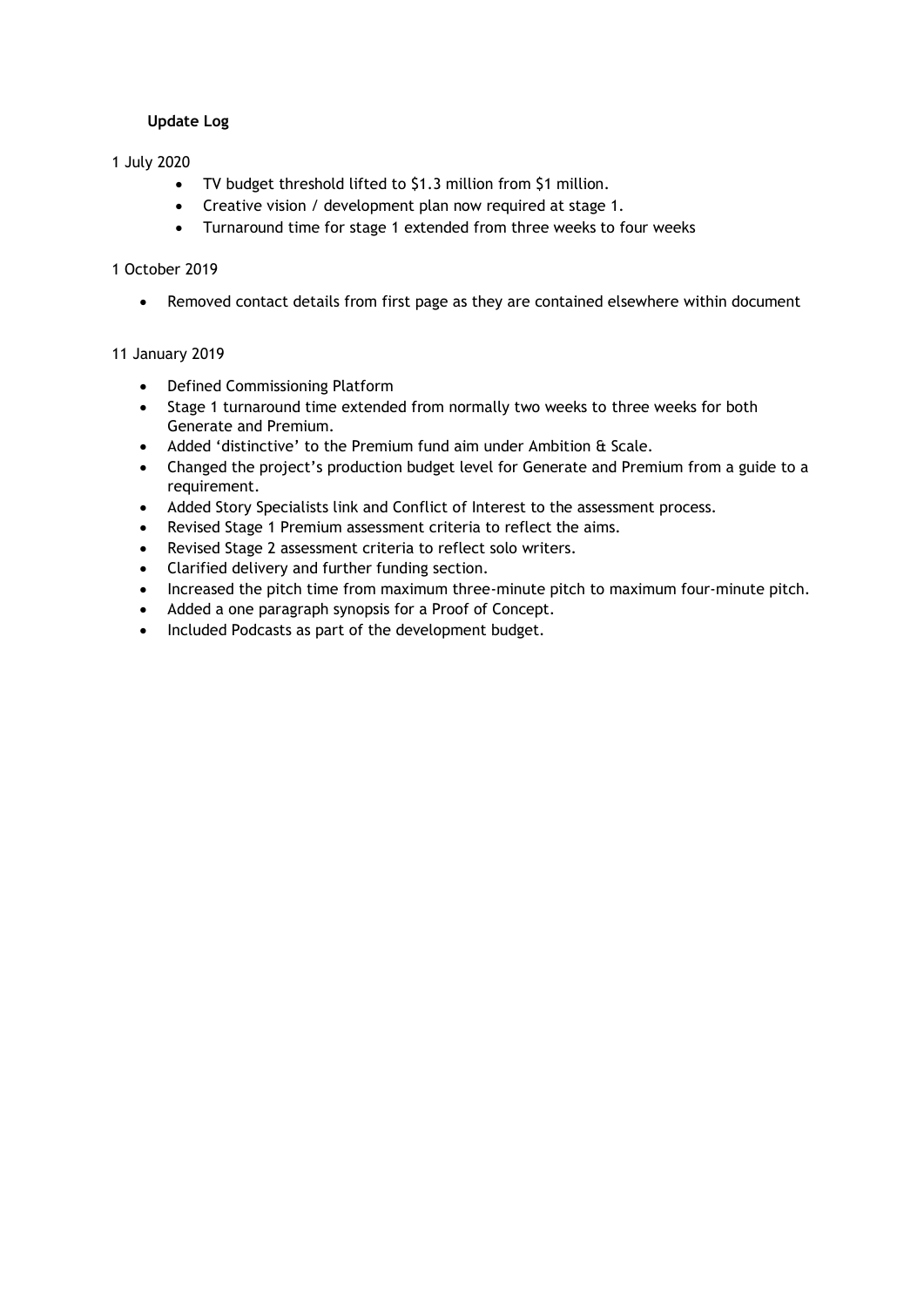## <span id="page-6-0"></span>**Generate Fund Guidelines**

We encourage you to read these guidelines carefully as they are intended to help you deliver the strongest application possible. You will also need to read our [Terms of Trade](https://www.screenaustralia.gov.au/getmedia/2e7f34c9-1f1c-420e-a8d6-66e984ea3c92/Terms-of-trade) to ensure you are eligible for Screen Australia funding

Please also refer to the [Generate Fund FAQs](https://www.screenaustralia.gov.au/getmedia/0679f450-9eda-495e-a2d3-b10df2af4534/Generate-FAQs.pdf) and carefully consider the objectives, eligibility requirements and assessment criteria in these guidelines before applying for funding under this program.

## **About this program**

The Story Development Generate Fund provides development funding support for talented emerging screen content makers to develop bold and distinctive lower budget drama stories for any platform.

It is also for screen content makers who may be experienced but want to take creative risks within a lower budget context. In response to the changing way audiences are accessing screen stories, there will be a particular focus on projects utilising online pathways to audiences in the Generate fund.

#### **The Generate Development fund has the following aims:**

- **Talent:** to identify and support new and emerging talent and their career progression, as well as create opportunities for experienced practitioners to take creative risks.
- **Story & Audience:** to encourage bold and distinctive lower budget drama stories for any platform that can demonstrate a clear pathway to audience.
- **Culture & Diversity:** to ensure the storytellers and stories being told reflect gender equity and/or the diversity of people and experiences from around Australia, all of which are important culturally, creatively and economically.

## **Who can apply?**

Applications for Generate are open to anyone who:

- Meets all requirements and conditions in our [Terms of Trade](https://www.screenaustralia.gov.au/getmedia/2e7f34c9-1f1c-420e-a8d6-66e984ea3c92/Terms-of-trade)
- Is an Australian individual or team. Co-productions may also apply with an application from the Australian Company.
- Controls the rights whether they are the writer, director or producer.
- Is able to develop, finance and produce the project for the intended platform and audience.
- Meets the following budget thresholds
	- Online one-off or series under \$10,000 per minute
	- Extended Reality\* under \$15,000 per minute
	- One-off or series for a Commissioning Platform under \$1,300,000 per hour
	- Feature Films under \$3,000,000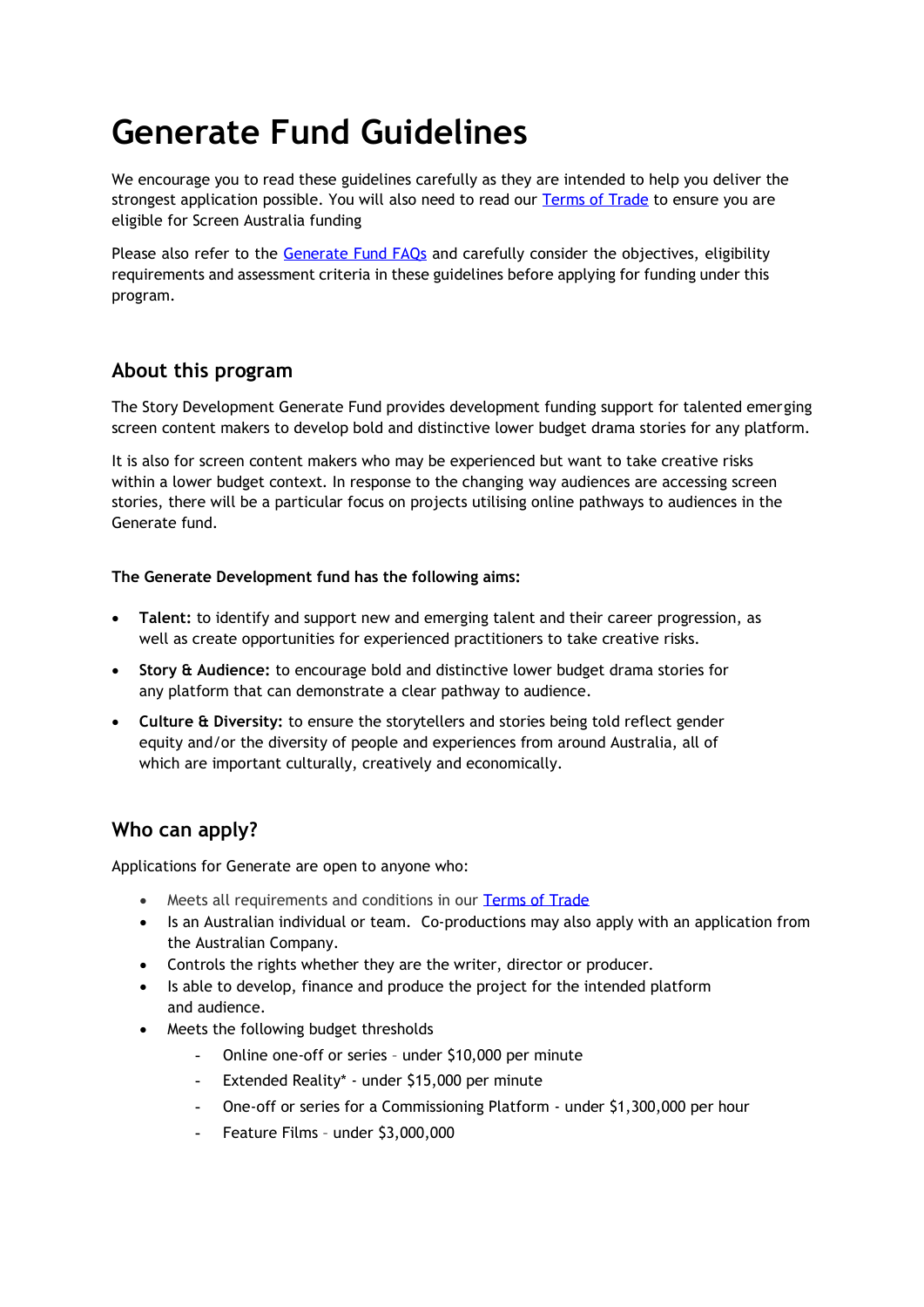\***Extended reality** (**XR**) is a term referring to all real-and-virtual combined environments and humanmachine interactions generated by computer technology and wearables. It includes augmented reality (AR), augmented virtuality (AV) and virtual reality (VR).

Specific requirements apply where a project involves Indigenous content, stories, characters or community participation. Please see the Indigenous content, collaboration and participation section below and our **Pathways and Protocols guide** for more detail.

## **What is not eligible for this program?**

You will not be eligible for Generate if you have a project that:

- Does not meet all requirements and conditions in our [Terms of Trade](https://www.screenaustralia.gov.au/getmedia/2e7f34c9-1f1c-420e-a8d6-66e984ea3c92/Terms-of-trade)
- Has been declined twice for Screen Australia development funding (except in exceptional circumstances)

Higher budget productions from experienced content creators should refer to the [Premium Fund.](#page-0-0)

## **What funding is available?**

Funding is for development costs. The Development budget can include whatever the project and team need including a treatment, scriptment, draft script, bible, research, writers' rooms, and/or the production of a Proof of Concept (POC) or sizzle reel. For more detail on POC requirements, see [Generate Fund FAQs.](https://www.screenaustralia.gov.au/getmedia/0679f450-9eda-495e-a2d3-b10df2af4534/Generate-FAQs.pdf)

There is no cap on funding but the amount applied for must be reasonable relative to the scope of the project, the development activities proposed, and any additional sources of development financing raised or expected.

Requested amounts should also align with our [Contribution Guide.](https://www.screenaustralia.gov.au/getmedia/0679f450-9eda-495e-a2d3-b10df2af4534/Generate-FAQs.pdf)

Funding will be in the form of a grant and subject to a non-negotiable standard contract. All screen story development funds will be paid 100% on signing. Generally the delivery date will be six months after signing the contract.

## **How and when can I apply?**

Applications for the Generate Fund are open all year. There is a two-stage process for assessment, however a decision to fund at Stage 1 can be made if we have sufficient information and consider that the project and team is strong enough.

**Applications for Stage 1 can be made at any time through the [application portal.](https://screenaustraliafunding.smartygrants.com.au/)** 

Applicants may only submit their project to Stage 2 by invitation after a successful Stage 1 application. An applicant has up to three months to submit after Stage 1 approval.

**Stage 2 application forms** will be sent directly to the applicant, and consist of a longer story document and supporting material.

Please refer to the [Generate Fund FAQs](https://www.screenaustralia.gov.au/getmedia/0679f450-9eda-495e-a2d3-b10df2af4534/Generate-FAQs.pdf) and carefully consider the objectives, eligibility requirements and assessment criteria for the Generate Fund before applying.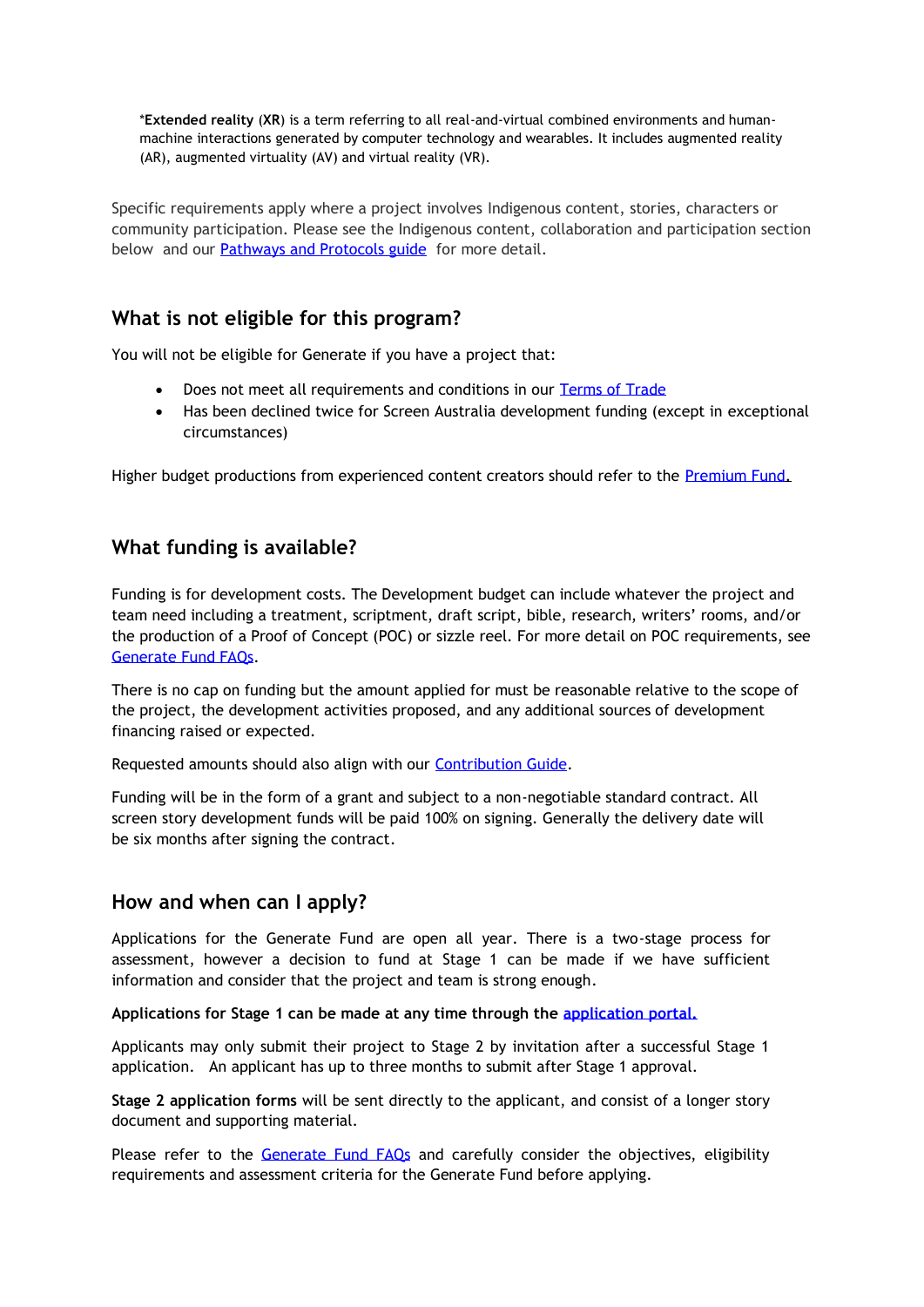If you have any further questions, please email us at [development@screenaustralia.gov.au.](mailto:development@screenaustralia.gov.au)

## **What do I need to include in my application?**

Applications consist of:

- Completed online application form
- An up to 4-minute downloadable video pitch to camera
- A four-page Creative Visions & Development plan

Those invited to Stage 2 will have a period of up to three months to submit a further application. A 2nd Stage application will include:

- Longer story documents such as treatment, draft etc.
- A revised Creative Vision & Development Plan
- Supporting material that will help communicate your creative vision, such as images, music or related material.

For more detail on information and materials required for the application, and tips on what makes a compelling application, see the [Generate Fund FAQs.](https://www.screenaustralia.gov.au/getmedia/0679f450-9eda-495e-a2d3-b10df2af4534/Generate-FAQs.pdf)

## **How are applications assessed?**

In addition to addressing the specific aims of the Generate Fund above, Stage 1 and Stage 2 applications will be assessed by Screen Australia executives and/or industry specialists against the following criteria:

#### **Stage 1**

- **Talent**: Is there something about the individual or team that generates excitement about their creative potential?
- **Story & Audience**: Is the story concept strong and distinctive and will it reach and resonate with the intended audience?
- **Culture & Diversity:** Do elements of the project reflect gender equity and/or the diversity of people and experiences from around Australia?
- **Development plan:** The degree to which the development plan identifies the challenges in the current material while also offering potential strategies to address them in the next phase(s) of development, taking into account any development funding already received.

#### **Stage 2**

- **Story:** The strength and distinctiveness of the story, and if the execution will resonate with its intended audience. Proof of Concepts (POC) will also be assessed against this criteria.
- **Audience & Budget**: A demonstrated pathway to audience appropriate to the project's budget size and financing strategy.
- **Development plan**: The degree to which the development plan identifies the challenges in the current material while also offering potential strategies to address them in the next phase(s) of development, taking into account any development funding already received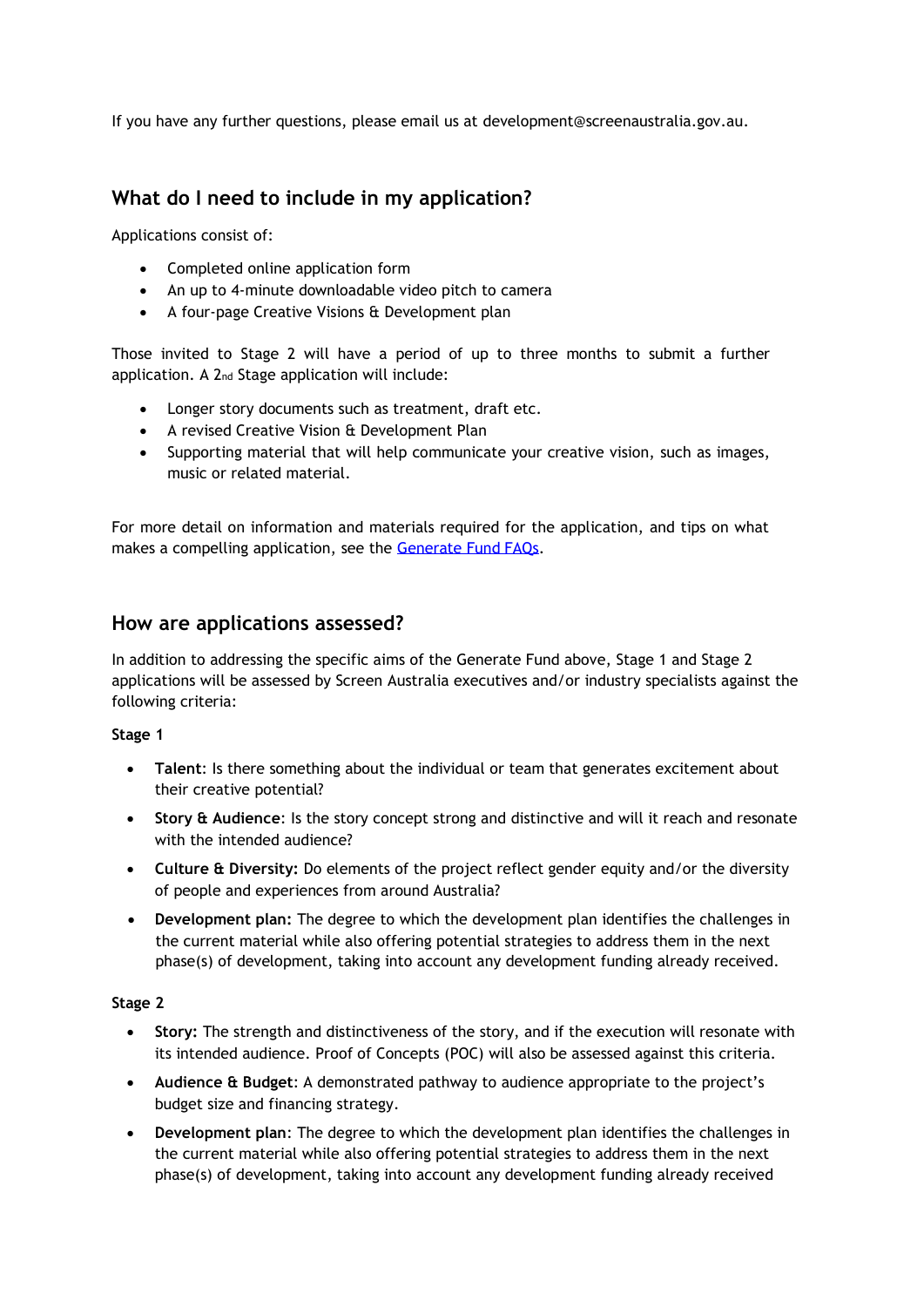• **Talent**: the ability of the individual or team to develop and finance the project, execute the vision and leverage the opportunity to progress their careers/business. In the case of a solo writer applicant, the quality of the plan for the attachment of a producer at a later stage will be taken into consideration.

All projects involving Indigenous content or participation will be assessed with Indigenous Assessors.

Decisions will take into account the assessment criteria, availability of funds, diversity of the current slate of projects and teams across all platforms, as well as the perceived need for Screen Australia funds by the applicant

**Decisions are normally a four-week turnaround for Stage 1 and a four-week turn around for Stage 2 applications.**

### **Indigenous content, collaboration and participation**

Screen Australia supports the telling of Indigenous stories by Indigenous creatives and storytellers and/or meaningful collaboration with the Indigenous communities to which these stories belong.

Whenever there is Indigenous content and/or Indigenous community participation in the project, or when there are Indigenous members of the team who do not have the authority to speak for the people or place being represented in the story, you will need to follow the checklists from [Pathways & Protocols: a film maker's guide to working with Indigenous people,](https://www.screenaustralia.gov.au/getmedia/16e5ade3-bbca-4db2-a433-94bcd4c45434/Pathways-and-Protocols.pdf)  [culture and concepts.](https://www.screenaustralia.gov.au/getmedia/16e5ade3-bbca-4db2-a433-94bcd4c45434/Pathways-and-Protocols.pdf)

The checklists include a statement on how you are approaching the Indigenous content, (even if you believe the content is not specific to a community or individual), evidence of your collaboration to date and where relevant, signed letters of consent confirming the community and/or individual's willingness to collaborate.

Please also refer to the [Australian Film, Television and Radio School \(AFTRS\) video.](https://www.aftrs.edu.au/about/aftrs-indigenous/consultation/)

All projects involving Indigenous content or participation will be assessed with Indigenous Assessors.

## **Inclusive storytelling**

Gender equity, diversity and inclusivity are priorities for Screen Australia. We therefore expect that the diversity of the story world and characters are reflected in the creative team and/or that integrated and meaningful collaboration occurs from early stages of development. Also, consider whether your team has the right to tell the story and whether your telling of it will be authentic.

## **What will help your application?**

We receive many applications every year, so you need to make a strong case for your project. Here are some pointers to help you deliver the strongest application possible:

- Please refer to th[e Generate Fund FAQs](https://www.screenaustralia.gov.au/getmedia/0679f450-9eda-495e-a2d3-b10df2af4534/Generate-FAQs.pdf) and carefully consider the objectives, eligibility requirements and assessment criteria for the Generate Fund before applying.
- Make sure you meet all eligibility requirements in these guidelines and in [Terms of Trade.](https://www.screenaustralia.gov.au/getmedia/2e7f34c9-1f1c-420e-a8d6-66e984ea3c92/Terms-of-trade)